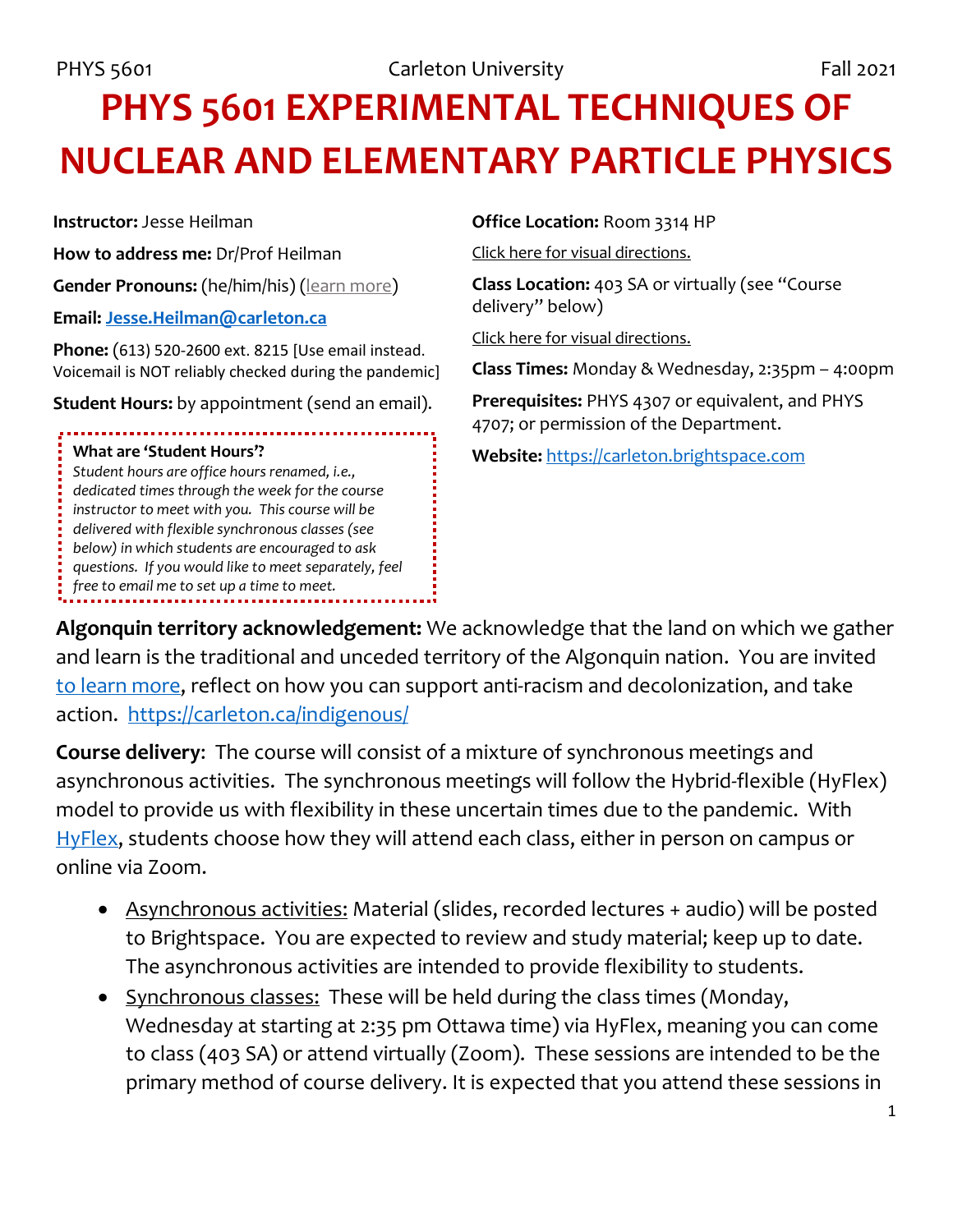person unless you are exceptionally unable to. In the case you can not attend in person, it is expected that you will attend synchronously on zoom.

- o There may also be certain classes that will be only online: e.g., if I cannot access campus.
- o You will be notified by email/Brightspace announcements of changes for synchronous meetings.

## **Welcome to this Course!**

**This course focuses on building understanding of how to measure subatomic particles. We will explore some of the history of particle detector development as well as important information for designing and operating particle physics experiments. The world of particle detectors is complex and amazing and hopefully you will gain an appreciation of the science and engineering that has gone into some of the most immense scientific endeavors that our species has ever undertaken.**

**Calendar entry:** The interaction of radiation and high energy particles with matter; experimental methods of detection and acceleration of particles; use of relativistic kinematics; counting statistics.

**Inclusive teaching statement:** Science is for everyone. I am committed to fostering an environment for learning that is inclusive for everyone regardless of gender identity, gender expression, sex, sexual orientation, race, ethnicity, ability, age, class, etc. All students in the class, the instructor, and any guests should be treated with respect during all interactions. It is my hope that our class will support diversity of experience, thought, and perspective. I will continually strive to create inclusive learning environments and would therefore appreciate your support and feedback. I welcome emails or in-person communications to let me know your preferred name or pronoun. Please see the Faculty of Science Equity, Diversity, and Inclusion (EDI) statement: <https://science.carleton.ca/about/edi/>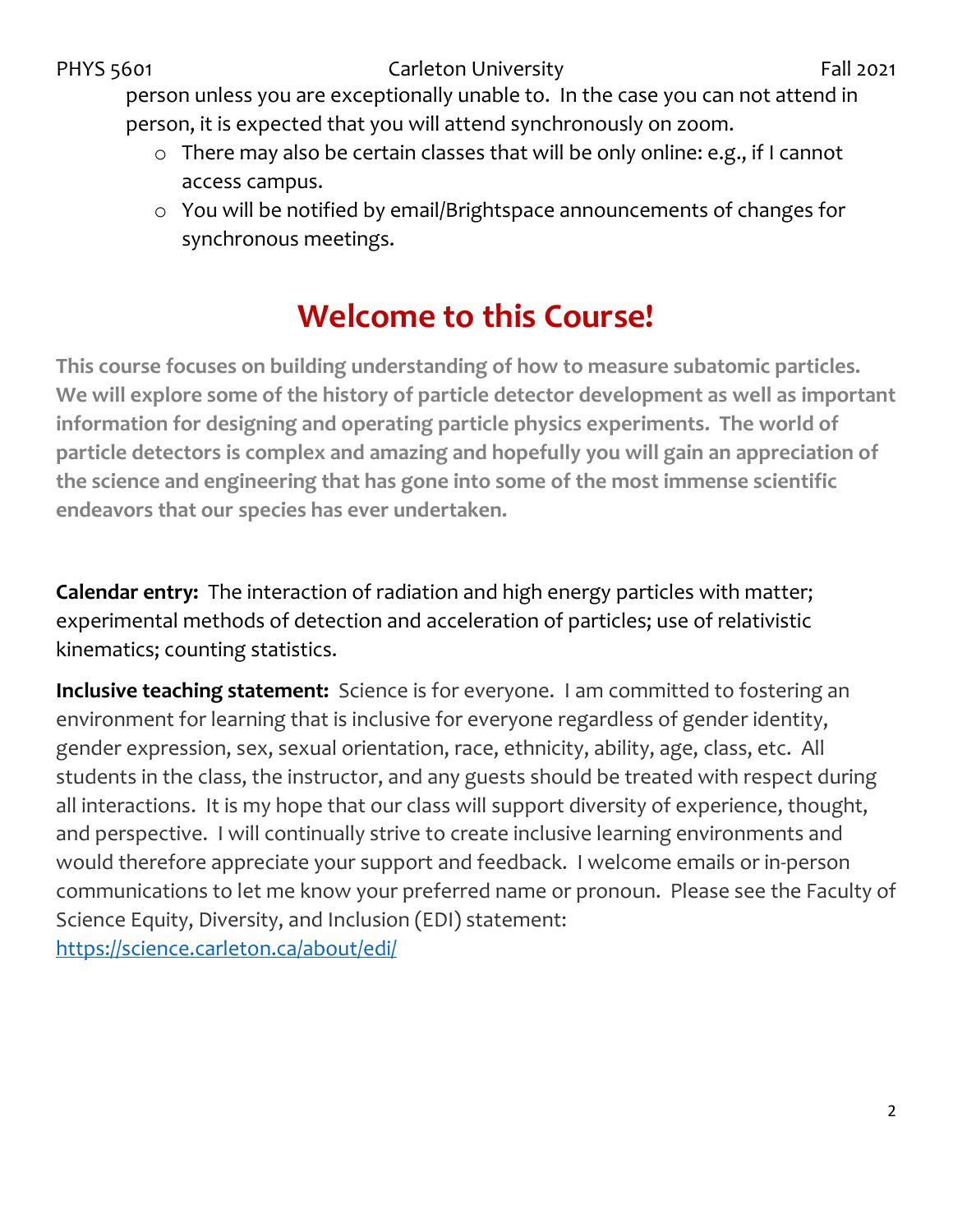## **Community Guidelines**

The following values are fundamental to academic integrity and are adapted from the International Center for Academic Integrity\*. In our course, we will seek to behave with these values in mind:

|                 | As students, we will                                                                                                                                                                                                     | As a teaching team, we will                                                                                                                                                                                                                                                                       |
|-----------------|--------------------------------------------------------------------------------------------------------------------------------------------------------------------------------------------------------------------------|---------------------------------------------------------------------------------------------------------------------------------------------------------------------------------------------------------------------------------------------------------------------------------------------------|
| Honesty         | Honestly demonstrate our knowledge<br>and abilities on assignments and exams<br>Communicate openly without using<br>$\bullet$<br>deception, including citing appropriate<br>sources                                      | Give you honest feedback on your<br>$\bullet$<br>demonstration of knowledge and abilities on<br>assignments and exams<br>Communicate openly and honestly about the<br>$\bullet$<br>expectations and standards of the course<br>through the syllabus, and with respect to<br>assignments and exams |
| Responsibility  | Complete assignments on time and in<br>full preparation for class<br>Show up to class on time, and be<br>$\bullet$<br>mentally/physically present<br>Participate fully and contribute to team<br>learning and activities | Give you timely feedback on your<br>٠<br>assignments and exams<br>Show up to class on time, and be mentally &<br>$\bullet$<br>physically present<br>Create relevant assessments and class<br>$\bullet$<br>activities                                                                              |
| Respect         | Speak openly with one another, while<br>respecting diverse viewpoints and<br>perspectives<br>Provide sufficient space for others to<br>$\bullet$<br>voice their ideas                                                    | Respect your perspectives even while we<br>$\bullet$<br>challenge you to think more deeply and<br>critically<br>Help facilitate respectful exchange of ideas<br>$\bullet$                                                                                                                         |
| <b>Fairness</b> | Contribute fully and equally to<br>$\bullet$<br>collaborative work, so that we are not<br>freeloading off others<br>Not seek unfair advantage over fellow<br>$\bullet$<br>students in the course                         | Create fair assignments and exams, and<br>$\bullet$<br>grade them in a fair, and timely manner<br>Treat all students equitably<br>$\bullet$                                                                                                                                                       |
| <b>Trust</b>    | Not engage in personal affairs while on<br>$\bullet$<br>class time<br>Be open and transparent about what<br>$\bullet$<br>we are doing in class<br>Not distribute course materials to<br>others without authorization     | Be available to all students when we say we<br>$\bullet$<br>will be<br>Follow through on our promises<br>$\bullet$<br>Not modify the expectations or standards<br>$\bullet$<br>without communicating with everyone in the<br>course                                                               |
| Courage         | Say or do something when we see<br>actions that undermine any of the<br>above values<br>Accept a lower or failing grade or other<br>consequences of upholding and<br>protecting the above values                         | Say or do something when we see actions<br>٠<br>that undermine any of the above values<br>Accept the consequences (e.g., lower<br>$\bullet$<br>teaching evaluations) of upholding and<br>protecting the above values                                                                              |

 $\frac{2}{3}$  This class statement of values is adapted from Tricia Bertram Gallant, Ph.D.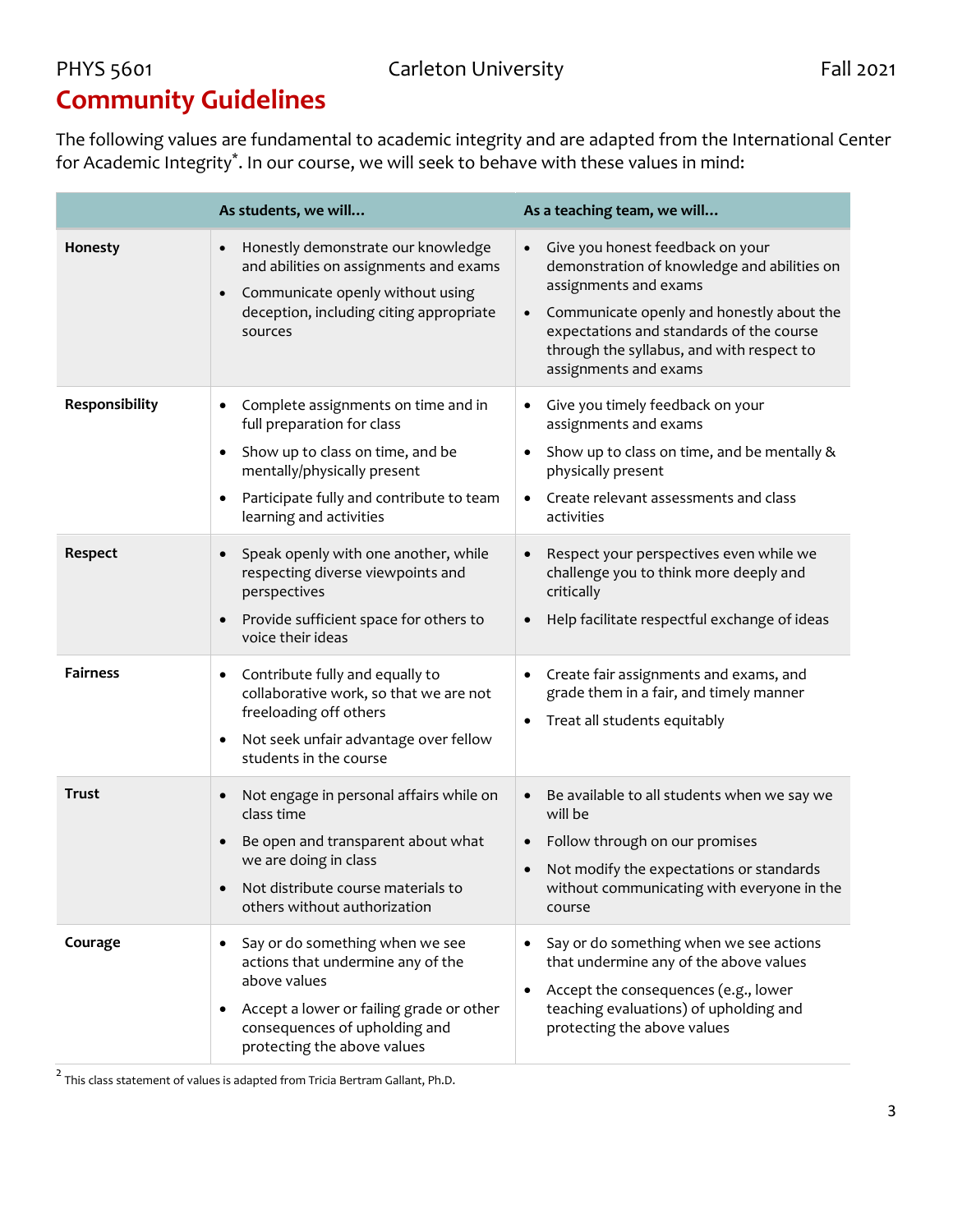## **Learning Materials**

**Texts:** *There will not be a required text for this course but there are several books that will provide good descriptions of relevant material. Some suggestions are below:*

*Introduction to Experimental Particle Physics [Reprint Edition] R. Fernow Cambridge University Press – 2010*

*The Physics of Particle Detectors D. Green Cambridge University Press*

*Principles of Radiation Interaction in Matter and Detection C. Leroy and P.G. Rancoita World Scientific Publishing*

#### **Technology Checklist:**

- $\Box$  An internet-enabled computer (laptop/desktop), preferably with webcam and headset with microphone.
- $\Box$  Zoom software installed on computer (can also install on phone as backup!)
- □ Access to reliable internet

*Note: If there are issues with equipment, please email me as soon as possible. Options for purchase include inexpensive options for technology (Best Buy refurbished products, Kijiji); single workspaces for student use on campus (pending pandemic restrictions).* 

### **Assessment in this Course**

Research about learning strongly suggests that the most important factor in learning is doing the work of reading, writing, recalling, practicing, synthesizing, and analyzing. Learning happens best when people actively engage material on a consistent basis, and that is why we have high standards in this course. We are confident that, with appropriate effort, you **all** can meet those standards.

We also make an effort to reduce unintentional bias in grading by, for example and when possible, grading assignments one question at a time (grading all of question 1 before grading any of question 2), grading anonymously, and using rubrics.

All marks will be posted on Brightspace. If you think there is an error in the Brightspace gradebook, contact me immediately as it will be used as the official record for your marks.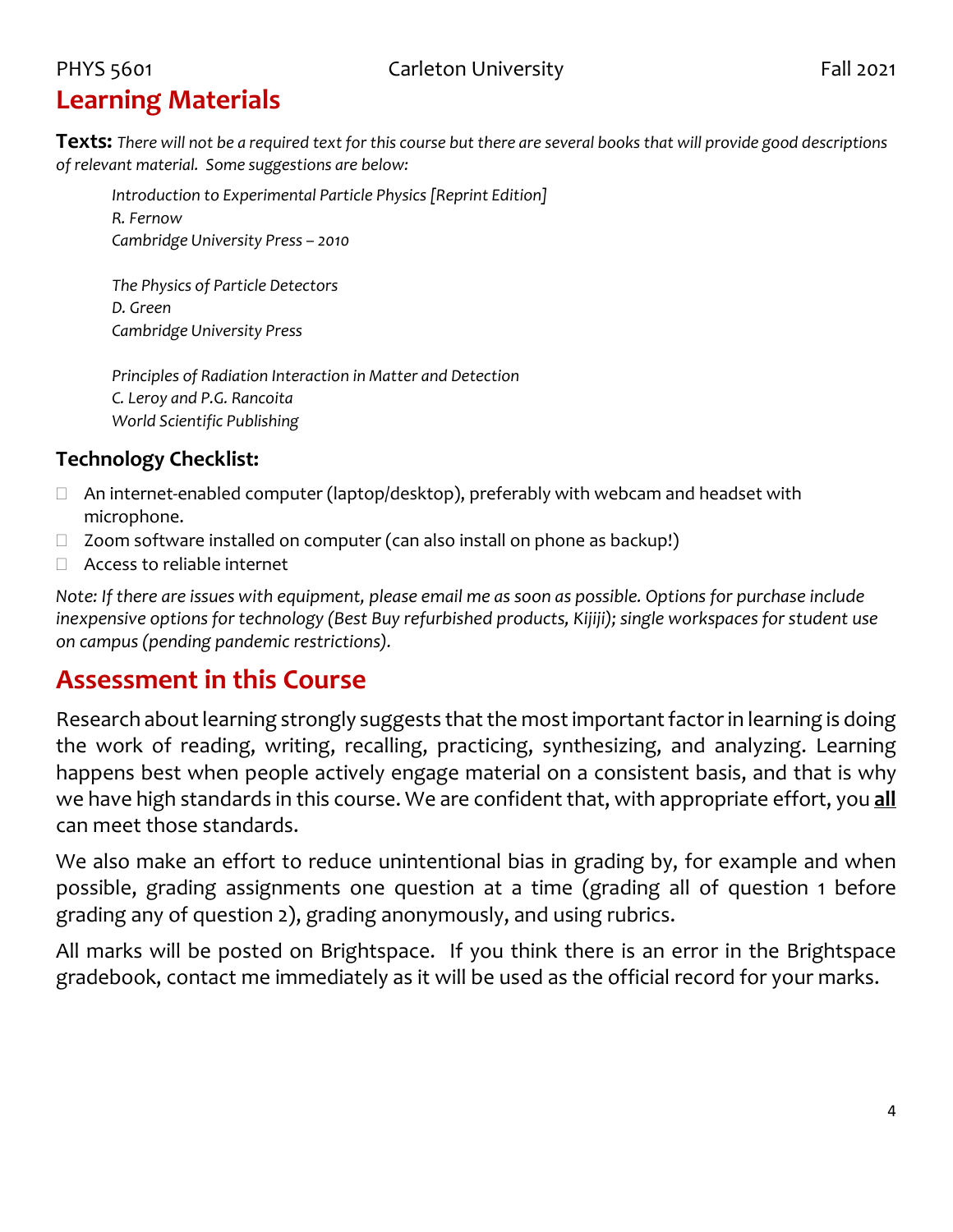| <b>COMPONENT</b>        | <b>GRADE VALUE</b> |
|-------------------------|--------------------|
| <b>ASSIGNMENTS</b>      | 40%                |
| <b>MID-TERM SEMINAR</b> | 30%                |
| <b>ORAL EXAM</b>        | 30%                |

#### **Assignments**

Assignments will be distributed every few weeks during the term and will generally be due 2 weeks after they are distributed. Late assignments will not be accepted without an acceptable reason such as illness.

Students are encouraged to discuss concepts and strategies related to solving the assignments; however, the work you turn in must be your own. The assignments are a critical part of the course and working through the problems yourself is essential to learn the material. Your homework solutions should be thorough, self-contained, and logical, with all steps explained.

Assignments will be posted and submitted on Brightspace. Hand-written solutions may be scanned or photographed for upload. The complete assignment must be uploaded as a single PDF file.

#### **Mid-Term Seminar**

Part way through the term we will hold a seminar where you will give a talk discussing a particle physics experiment. A suggested list of topics will be disseminated early in the term. The specifics of the talk format and grading rubric will be given when topics are selected.

#### **Oral Examination**

We will have short oral examinations at the end of term. These will take place during the final exam time allotted by the university. We will schedule the slots for the oral exams near the end of the term. A grading rubric for the examination will be provided later in the term.

### **Special Information Regarding COVID-19**

All members of the Carleton community are required to follow COVID-19 prevention measures and all mandatory public health requirements (e.g., wearing a mask, physical distancing, hand hygiene, respiratory and cough etiquette) and [mandatory self-screening](https://carleton.ca/covid19/screening/) prior to coming to campus daily.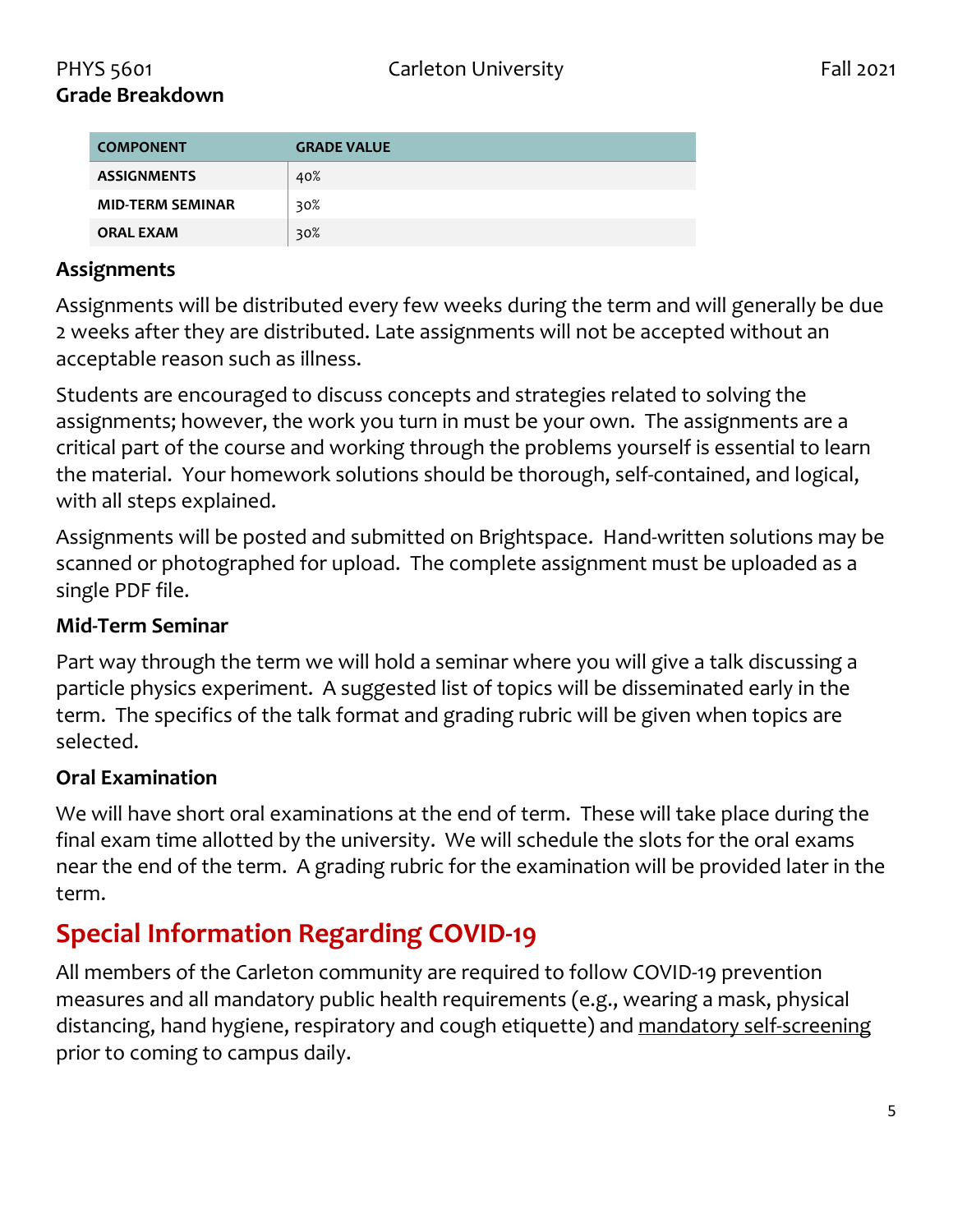If you feel ill or exhibit COVID-19 symptoms while on campus or in class, please leave campus immediately, self-isolate, and complete the mandatory [symptom reporting tool.](https://carleton.ca/covid19/covid-19-symptom-reporting/) For purposes of contact tracing, attendance will be taken in all classes and labs. Participants can check in using posted QR codes through the cuScreen platform where provided. Students who do not have a smartphone will be required to complete a paper process as indicated on the [COVID-19 website.](http://carleton.ca/covid19)

All members of the Carleton community are required to follow guidelines regarding safe movement and seating on campus (e.g., directional arrows, designated entrances and exits, designated seats that maintain physical distancing). In order to avoid congestion, allow all previous occupants to fully vacate a classroom before entering. No food or drinks are permitted in any classrooms or labs.

For the most recent information about Carleton's COVID-19 response and required measures, please see the [University's COVID-19 webpage](https://carleton.ca/covid19/) and review the [Frequently Asked](https://carleton.ca/covid19/faq/)  [Questions \(FAQs\).](https://carleton.ca/covid19/faq/) Should you have additional questions after reviewing, please contact [covidinfo@carleton.ca.](mailto:covidinfo@carleton.ca)

Please note that failure to comply with University policies and mandatory public health requirements, and endangering the safety of others are considered misconduct under the [Student Rights and Responsibilities Policy.](https://carleton.ca/studentaffairs/student-rights-and-responsibilities/) Failure to comply with Carleton's COVID-19 procedures may lead to supplementary action involving Campus Safety and/or Student Affairs.

**Note about COVID-19 & Mental Health:** The global pandemic has led to extra stress and uncertainty for everyone, and while we may all be experiencing the same storm, this does not mean that we are all in the same boat! If you are struggling, please do not hesitate to reach out. I can direct you to resources that might help. Remember that Carleton also offers an array of mental health and well-being resources, which can be found [here.](https://carleton.ca/wellness/)

**Children & zoom class sessions:** You are welcome to have children with you during video sessions as I fully understand that childcare situations may be complicated for many of us at this time. Do your best to participate and engage, but also please get in touch with me if you have any questions or concerns.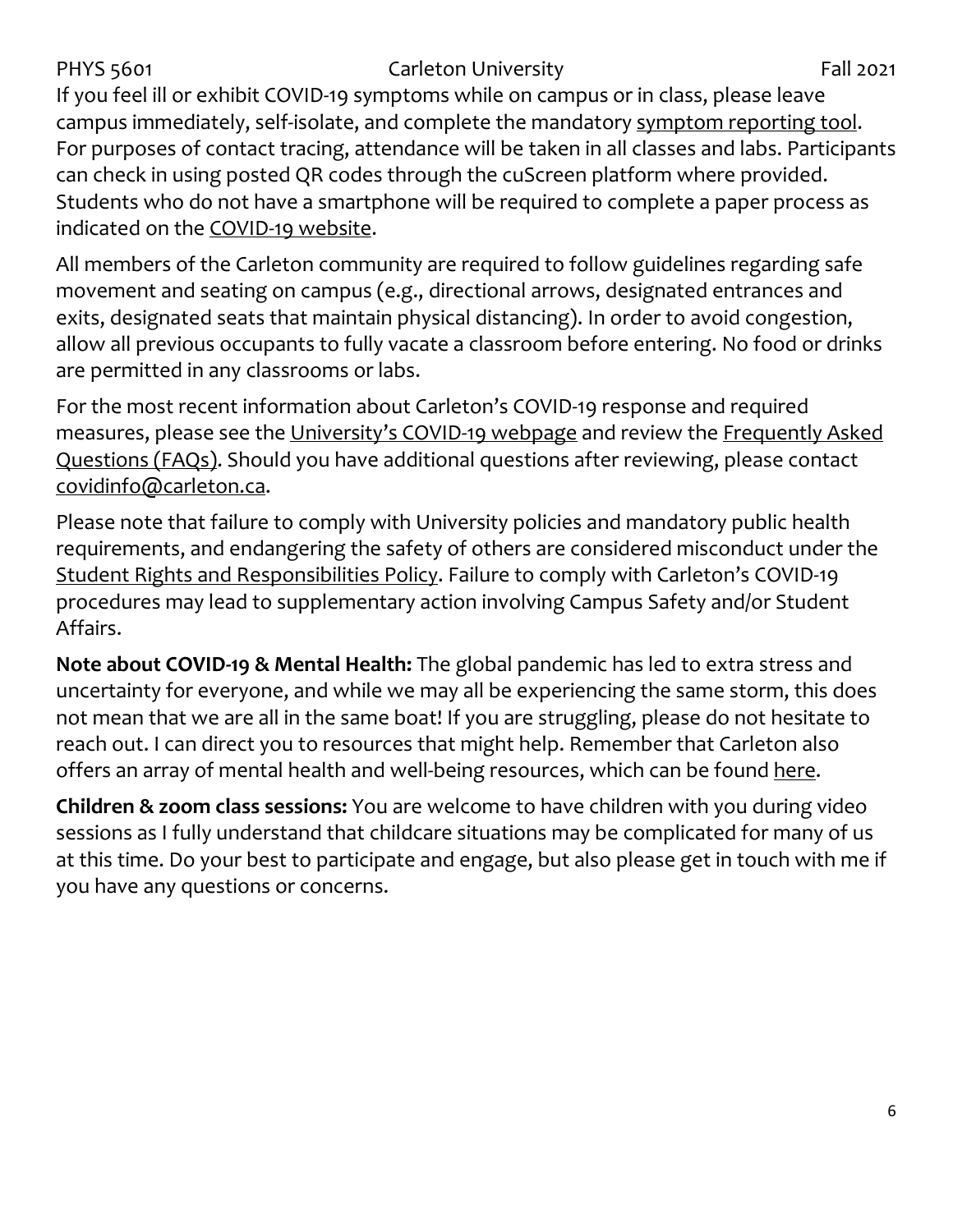## **University Policies**

In accordance with the Carleton University Undergraduate Calendar Regulations, the letter grades assigned in this course will have the following percentage equivalents:

| $A+ = 90-100$                        | $B+ = 77-79$  | $C + 57-69$ | $D+ = 57-59$                                                                        |  |  |
|--------------------------------------|---------------|-------------|-------------------------------------------------------------------------------------|--|--|
| $A = 85-89$                          | $B = 73 - 76$ | $C = 63-66$ | $D = 53 - 56$                                                                       |  |  |
| $A = 80-84$                          | $B - 70-72$   | $C = 60-62$ | $D - 50-52$                                                                         |  |  |
| $F = 50$                             |               |             |                                                                                     |  |  |
| WDN = Withdrawn from the course      |               |             |                                                                                     |  |  |
| ABS = Student absent from final exam |               |             |                                                                                     |  |  |
| $DEF = Deferred$                     |               |             |                                                                                     |  |  |
|                                      |               |             | $FND = (Failed, no Deferred) = student could not pass even with 100% on final exam$ |  |  |

## **Academic Accommodations, Regulations, Plagiarism, Etc.**

Carleton University is committed to providing access to the educational experience in order to promote academic accessibility for all individuals.

Academic accommodation refers to educational practices, systems and support mechanisms designed to accommodate diversity and difference. The purpose of accommodation is to enable students to perform the essential requirements of their academic programs. At no time does academic accommodation undermine or compromise the learning objectives that are established by the academic authorities of the University. More information can be found at:<https://students.carleton.ca/course-outline/>

University rules regarding registration, withdrawal, appealing marks, and most anything else you might need to know can be found on the university's website, here:

<https://calendar.carleton.ca/undergrad/regulations/academicregulationsoftheuniversity/>

#### **Academic Accommodations for Students with Disabilities**

If you have a documented disability requiring academic accommodations in this course, please contact the Paul Menton Centre for Students with Disabilities (PMC) at 613-520-6608 or [pmc@carleton.ca](mailto:pmc@carleton.ca) for a formal evaluation or contact your PMC coordinator to send your instructor your Letter of Accommodation at the beginning of the term. You must also contact the PMC no later than two weeks before the first in-class scheduled test or exam requiring accommodation (if applicable). After requesting accommodation from PMC, meet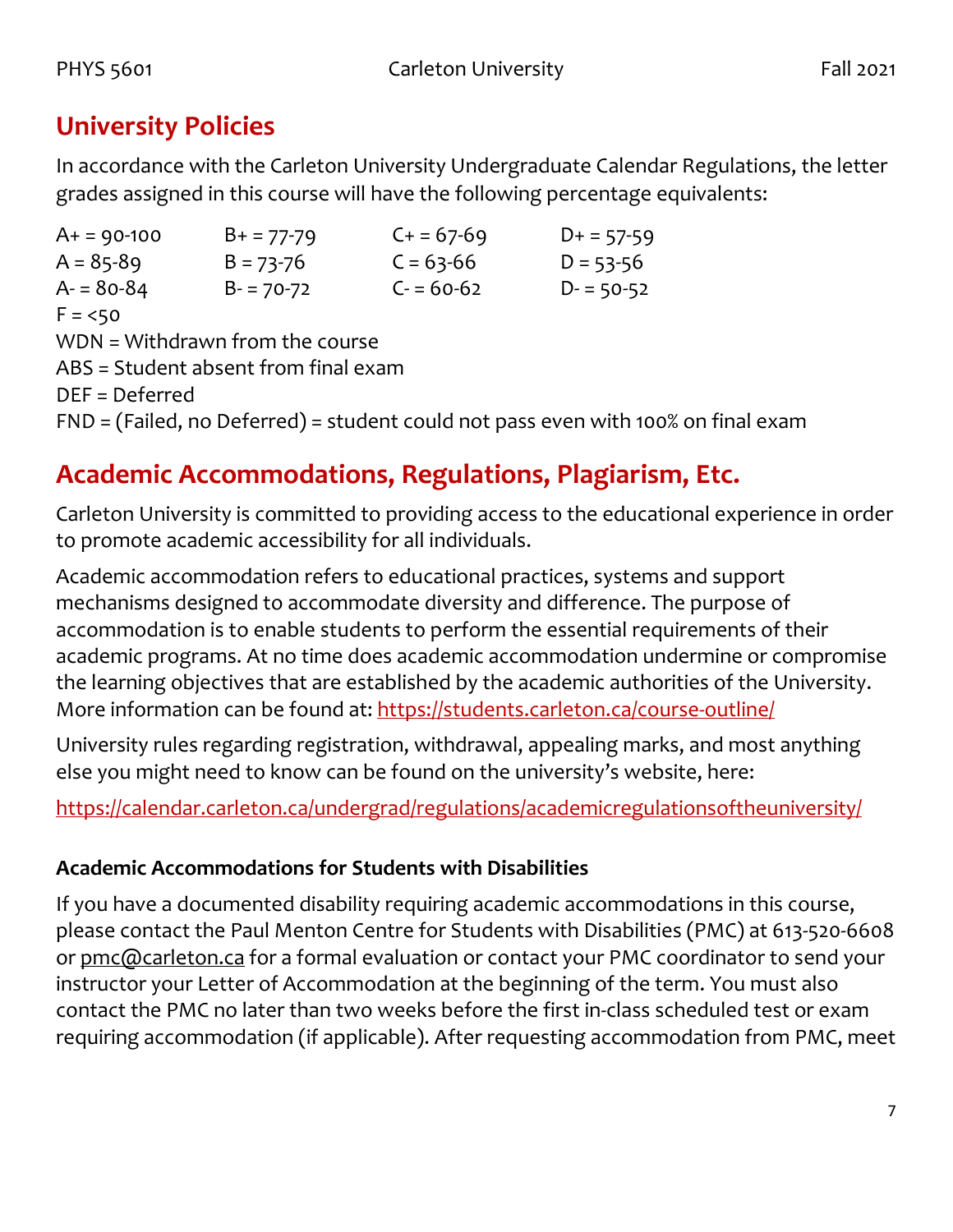#### PHYS 5601 Carleton University Fall 2021 with your instructor as soon as possible to ensure accommodation arrangements are made. For more details, visit the [Paul Menton Centre website.](http://carleton.ca/pmc)

#### **Addressing Human Rights Concerns**

The University and all members of the University community share responsibility for ensuring that the University's educational, work and living environments are free from discrimination and harassment. Should you have concerns about harassment or discrimination relating to your age, ancestry, citizenship, colour, creed (religion), disability, ethnic origin, family status, gender expression, gender identity, marital status, place of origin, race, sex (including pregnancy), or sexual orientation, please contact the [Department of Equity and Inclusive Communities](https://carleton.ca/equity/) at [equity@carleton.ca.](mailto:equity@carleton.ca)

#### **Religious Obligations**

Please contact me with any requests for academic accommodation during the first two weeks of class, or as soon as possible after the need for accommodation is known to exist. For more details, please review the [Student Guide to Academic Accommodation \(PDF, 2.1](https://carleton.ca/equity/wp-content/uploads/Student-Guide-to-Academic-Accommodation.pdf)   $MB$ ).

#### **Survivors of Sexual Violence**

As a community, Carleton University is committed to maintaining a positive learning, working and living environment where sexual violence will not be tolerated, and where survivors are supported through academic accommodations as per Carleton's Sexual Violence Policy. For more information about the services available at the university and to obtain information about sexual violence and/or support, visit: [https://carleton.ca/sexual](https://carleton.ca/sexual-violence-support/)[violence-support/](https://carleton.ca/sexual-violence-support/)

#### **Accommodations for Missed Work**

Carleton recognizes that these are unprecedented times during the COVID-19 pandemic, and that students may be experiencing greater stress and other life factors that are not in their control. As a result, Carleton has put into place a protocol for students to apply for accommodations using a self-declaration form in the event of missed work. The form can be found at: <https://carleton.ca/registrar/wp-content/uploads/self-declaration.pdf>

#### **For Pregnancy**

Please contact me with any requests for academic accommodation during the first two weeks of class, or as soon as possible after the need for accommodation is known to exist. For more details, please review the [Student Guide to Academic Accommodation](https://carleton.ca/equity/wp-content/uploads/Student-Guide-to-Academic-Accommodation.pdf) (PDF, 2.1 [MB\).](https://carleton.ca/equity/wp-content/uploads/Student-Guide-to-Academic-Accommodation.pdf)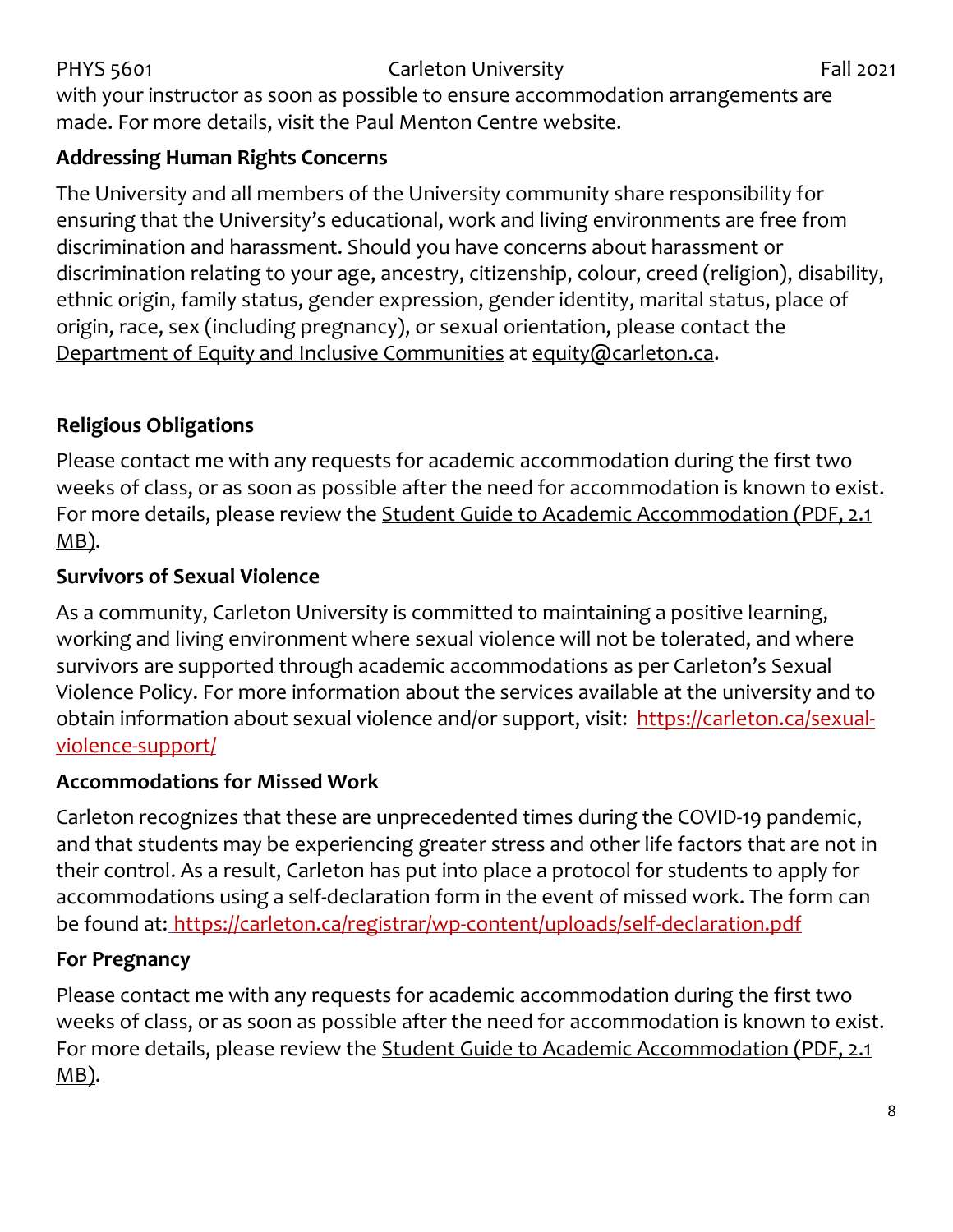#### PHYS 5601 Carleton University Fall 2021 **Accommodation for Student Activities**

Carleton University recognizes the substantial benefits, both to the individual student and for the university, that result from a student participating in activities beyond the classroom experience. Reasonable accommodation must be provided to students who compete or perform at the national or international level. Please contact me with any requests for academic accommodation during the first two weeks of class, or as soon as possible after the need for accommodation is known to exist. For more details, see the [Senate Policy on Accommodation for Student Activities \(PDF, 25KB\).](https://carleton.ca/senate/wp-content/uploads/Accommodation-for-Student-Activities-1.pdf)

## **Academic Integrity**

Academic misconduct undermines the values of honesty, trust, respect, fairness, and responsibility that we expect in this class. Carleton University provides supports such as academic integrity workshops to ensure, as far as possible, that all students understand the norms and standards of academic integrity that we expect you to uphold. Your teaching team has a responsibility to ensure that their application of the Academic Integrity Policy upholds the university's collective commitments to fairness, equity, and integrity. (adapted from Carleton University's Academic Integrity Policy, 2021).

#### **Examples of actions that do not adhere to Carleton's Academic Integrity Policy include:**

- Plagiarism
- Accessing unauthorized sites for assignments or tests
- Unauthorized collaboration on assignment and exams

## **Sanctions for not abiding by Carleton's Academic Integrity Policy**

A student who has not adhered to Carleton's Academic Integrity Policy may be subject to one of several sanctions:

- **1.** If you take full responsibility for your actions, and it is the first time you have violated the policy, you will receive zero on the assessment. If you are found to have violated the policy but do not take responsibility, an additional grade deduction will be applied (e.g. an A- will become a B+)
- **2.** Subsequent violations of the policy may result in more severe sanctions such as failing the course, suspension from all studies and/or expulsion.

## **Process of an Academic Misconduct Investigation**

**Step 1**: The instructor believes misconduct has occurred and submits documentation to the Dean of the Faculty of Science.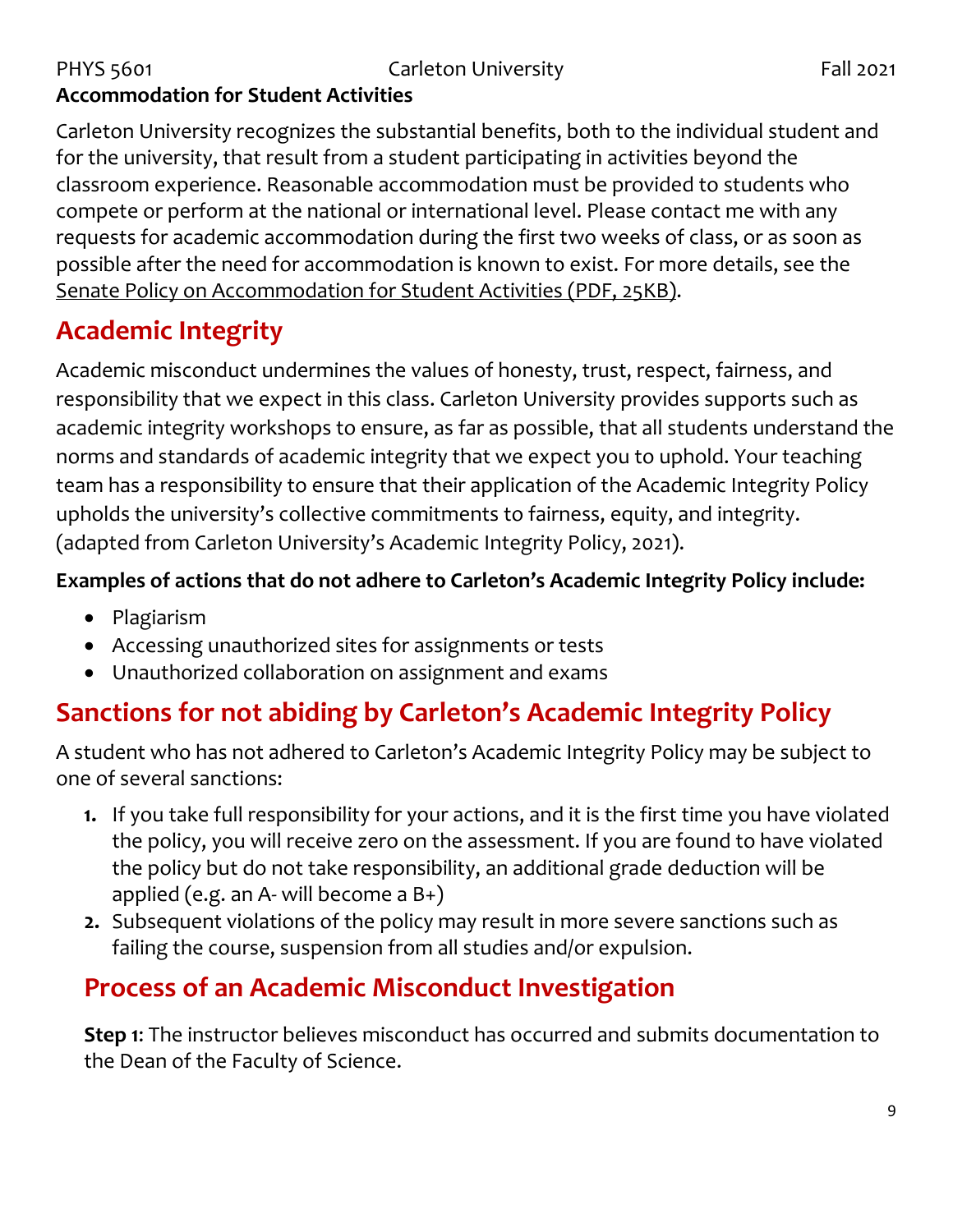**Step 2**: The Dean reviews documentation and can proceed with or dismiss the allegation.

**Step 3**: If sufficient evidence, the student receives an allegation statement by email. Ombuds services is copied on the email.

**Step 4**: The student provides a written response to the evidence provided.

**Step 5**: Either party may request a meeting between student, dean, and the ombudsperson.

**Step 6**: Dean informs the student of the decision.

**Appeal**: Student has the right to appeal the decision.

Additional details about this process can be found on [the Faculty of Science Academic](https://science.carleton.ca/academic-integrity/)  [Integrity website.](https://science.carleton.ca/academic-integrity/) Students are expected to familiarize themselves with and follow the Carleton University [Student Academic Integrity Policy.](https://carleton.ca/registrar/academic-integrity/) The Policy is strictly enforced and is binding on all students.

## **Plagiarism**

Plagiarism is the passing off of someone else's work as your own and is a serious academic offence. For the details of what constitutes plagiarism, refer the **Faculty of Science** [Academic Integrity website.](https://science.carleton.ca/academic-integrity/) To further understand Academic Integrity, consider attending the [Learning and Support Academic Integrity Workshop.](https://carleton.ca/csas/learning-%20support-2/learning-support-workshops/)

#### **What are the Penalties for Plagiarism?**

A student found to have plagiarized an assignment may be subject to one of several penalties including: expulsion; suspension from all studies at Carleton; suspension from fulltime studies; and/or a reprimand; a refusal of permission to continue or to register in a specific degree program; academic probation; award of an FNS, Fail, or an ABS.

#### **What are the Procedures?**

- **1.** All allegations of plagiarism are reported to the Dean of Faculty of Science. Documentation is prepared by instructors and/or departmental chairs.
- **2.** The Dean writes to the student and the University Ombudsperson about the alleged plagiarism.
- **3.** The Dean reviews the allegation. If it is not resolved at this level then it is referred to a tribunal appointed by the Senate.

Students are expected to familiarize themselves with and follow the Carleton University [Student Academic Integrity Policy.](https://carleton.ca/registrar/academic-integrity/) The Policy is strictly enforced and is binding on all students.